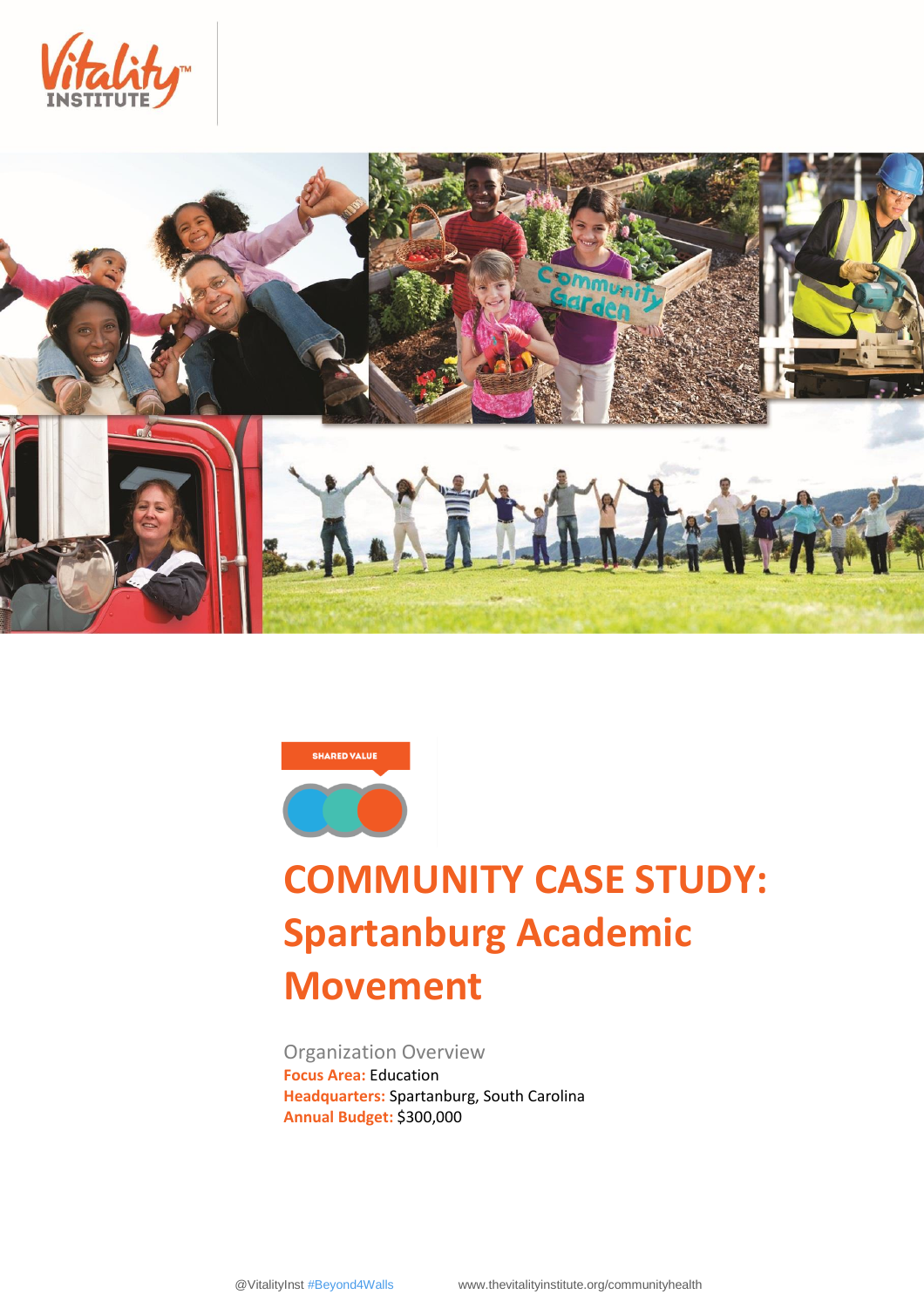

### **Background**

In 2008, only 19.2% of Spartanburg adults 25 years of age and older held Bachelor's degrees compared with a 27% national average. Spartanburg Academic Movement (SAM) was started to shift educational indicators, recognizing that educational achievement is inextricably linked to economic development and health status.

### **Goals**

SAM aims to foster a countywide culture that values and measurably improves educational achievement and to support a robust local economy via collective impact. SAM's effort rests on four principles: shared community vision, evidence-based decision making, collaborative action, and investment and sustainability.

# **Engaging Stakeholders for Collective Impact**

SAM's Collaborative Action Networks (CANs), composed of education practitioners and nonprofits, make measurable improvements in countywide educational outcomes. SAM has also partnered with Spartanburg's Way to Wellville and the Mary Black Foundation to focus on health and well-being. In identifying opportunities to increase health and well-being in Spartanburg, Spartanburg's Way to Wellville and SAM share a common outcome of success in kindergarten.

## **Shared Value via Collective Impact**

SAM engaged BMW to support the CANs' work, because BMW's largest global manufacturing plant is located in Spartanburg. The business offers CANs Lean Six-Sigma $^1$  continuous-improvement training to improve efficiency and effectiveness of the collective impact effort. As BMW supports CANs, they can work toward their goals of improving educational outcomes in Spartanburg using Six Sigma five-step problem-solving methodology. Increasing educational attainment leads to a more skilled workforce pipeline, higher median earnings and lower rates of unemployment. For example, in 2013, of Spartanburg's unemployed residents, 14.2% had less than a high school diploma compared with 3.2% with Bachelor's degrees. Likewise, median earnings of residents with Bachelor's degrees were nearly 64% higher than those of residents with less than a high school diploma.

## **Evaluation Framework**

 $\overline{a}$ 

Focusing on community-level factors that drive academic outcomes, not just school environments, reflects SAMs approach to systemic change. SAM established six core indicators corresponding with each critical learning stage from cradle to career, and uses county-wide data from school districts and public sources to measure performance.

- **Short Term**: As the CANs work through the Six Sigma process, key contributing factors, or drivers of outcomes at each learning stage such as health, can become the focus of collective action. Each CAN uses the Six Sigma problem solving process to identify opportunities to improve outcomes directly.
- **Long term**: SAM monitors local data on Bachelor degree attainment to measure progress towards its overarching goal of having 40% Bachelor degree attainment by the year 2030.

<sup>1</sup> *Definition:* Lean Six Sigma is a methodology that relies on a collaborative team effort to improve performance by systematically removing waste, combining [lean manufacturing/](https://en.wikipedia.org/wiki/Lean_manufacturing)[lean enterprise](https://en.wikipedia.org/wiki/Lean_enterprise) and [Six Sigma](https://en.wikipedia.org/wiki/Six_Sigma) to eliminate the eight kinds of waste: defects, overproduction, waiting, non-utilized talent, transportation, inventory, motion, extra-processing[. https://en.wikipedia.org/wiki/Lean\\_Six\\_Sigma](https://en.wikipedia.org/wiki/Lean_Six_Sigma)